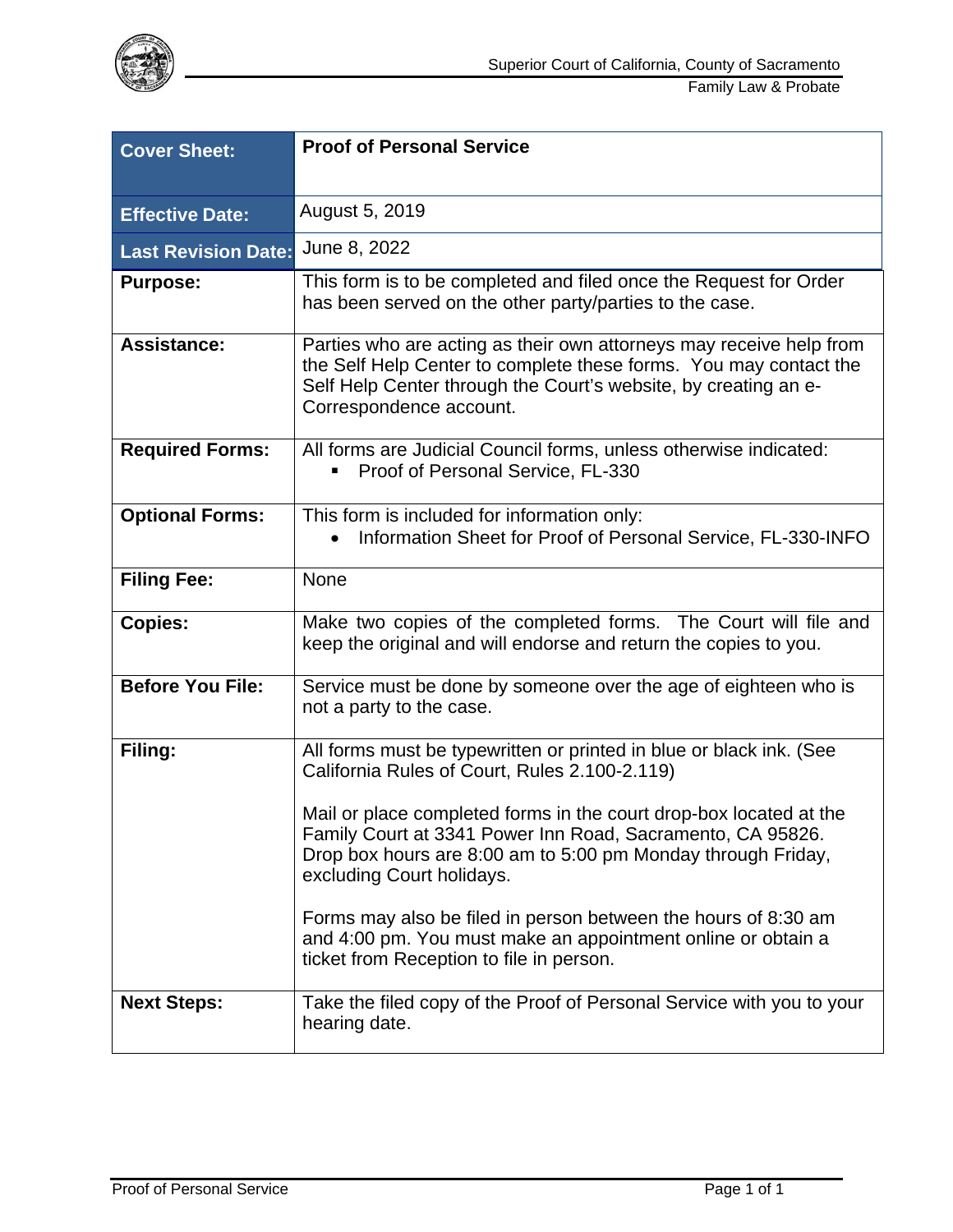| ATTORNEY OR PARTY WITHOUT ATTORNEY OR GOVERNMENTAL AGENCY (under Family Code, §§ 17400,17406<br>(Name, State Bar number, and address): | <b>FOR COURT USE ONLY</b> |                                                                                                                                                              |
|----------------------------------------------------------------------------------------------------------------------------------------|---------------------------|--------------------------------------------------------------------------------------------------------------------------------------------------------------|
| <b>TELEPHONE NO.:</b><br>ATTORNEY FOR (Name):                                                                                          | FAX NO.:                  | To keep other people from<br>seeing what you entered<br>on your form, please<br>press the Clear This Form<br>button at the end of the<br>form when finished. |
| SUPERIOR COURT OF CALIFORNIA, COUNTY OF                                                                                                |                           |                                                                                                                                                              |
| <b>STREET ADDRESS:</b>                                                                                                                 |                           |                                                                                                                                                              |
| <b>MAILING ADDRESS:</b>                                                                                                                |                           |                                                                                                                                                              |
| CITY AND ZIP CODE:                                                                                                                     |                           |                                                                                                                                                              |
| <b>BRANCH NAME:</b>                                                                                                                    |                           |                                                                                                                                                              |
| PETITIONER/PLAINTIFF:                                                                                                                  |                           | <b>CASE NUMBER:</b>                                                                                                                                          |
|                                                                                                                                        |                           |                                                                                                                                                              |
| RESPONDENT/DEFENDANT:                                                                                                                  |                           |                                                                                                                                                              |
|                                                                                                                                        |                           | (If applicable, provide):<br><b>HEARING DATE:</b>                                                                                                            |
| <b>OTHER PARENT/PARTY:</b>                                                                                                             |                           | <b>HEARING TIME:</b>                                                                                                                                         |
| <b>PROOF OF PERSONAL SERVICE</b>                                                                                                       |                           | DEPT.:                                                                                                                                                       |
|                                                                                                                                        |                           |                                                                                                                                                              |

1. I am at least 18 years old, not a party to this action, and not a protected person listed in any of the orders.

2. Person served *(name):* 

3. I served copies of the following documents *(specify):* 

4. By personally delivering copies to the person served, as follows:

|    | Date:<br>a.<br>Address:                                                                                                                                                                                 | b. Time:                                                                                                                       |
|----|---------------------------------------------------------------------------------------------------------------------------------------------------------------------------------------------------------|--------------------------------------------------------------------------------------------------------------------------------|
| 5. | l am<br>not a registered California process server.<br>а.<br>a registered California process server.<br>b.<br>an employee or independent contractor of a<br>c.<br>registered California process server. | exempt from registration under Business & Profession<br>d.<br>Code section 22350(b).<br>a California sheriff or marshal.<br>е. |
|    | 6. My name, address, and telephone number, and, if applicable, county of registration and number (specify):                                                                                             |                                                                                                                                |
| 8. | am a California sheriff or marshal and I certify that the foregoing is true and correct.                                                                                                                | declare under penalty of perjury under the laws of the State of California that the foregoing is true and correct.             |
|    | Date:                                                                                                                                                                                                   |                                                                                                                                |
|    | (TYPE OR PRINT NAME OF PERSON WHO SERVED THE PAPERS)                                                                                                                                                    | (SIGNATURE OF PERSON WHO SERVED THE PAPERS)                                                                                    |

**button after you have printed the form. Save This Form Print This Form Clear This Form** 

**Page 1 of 1**